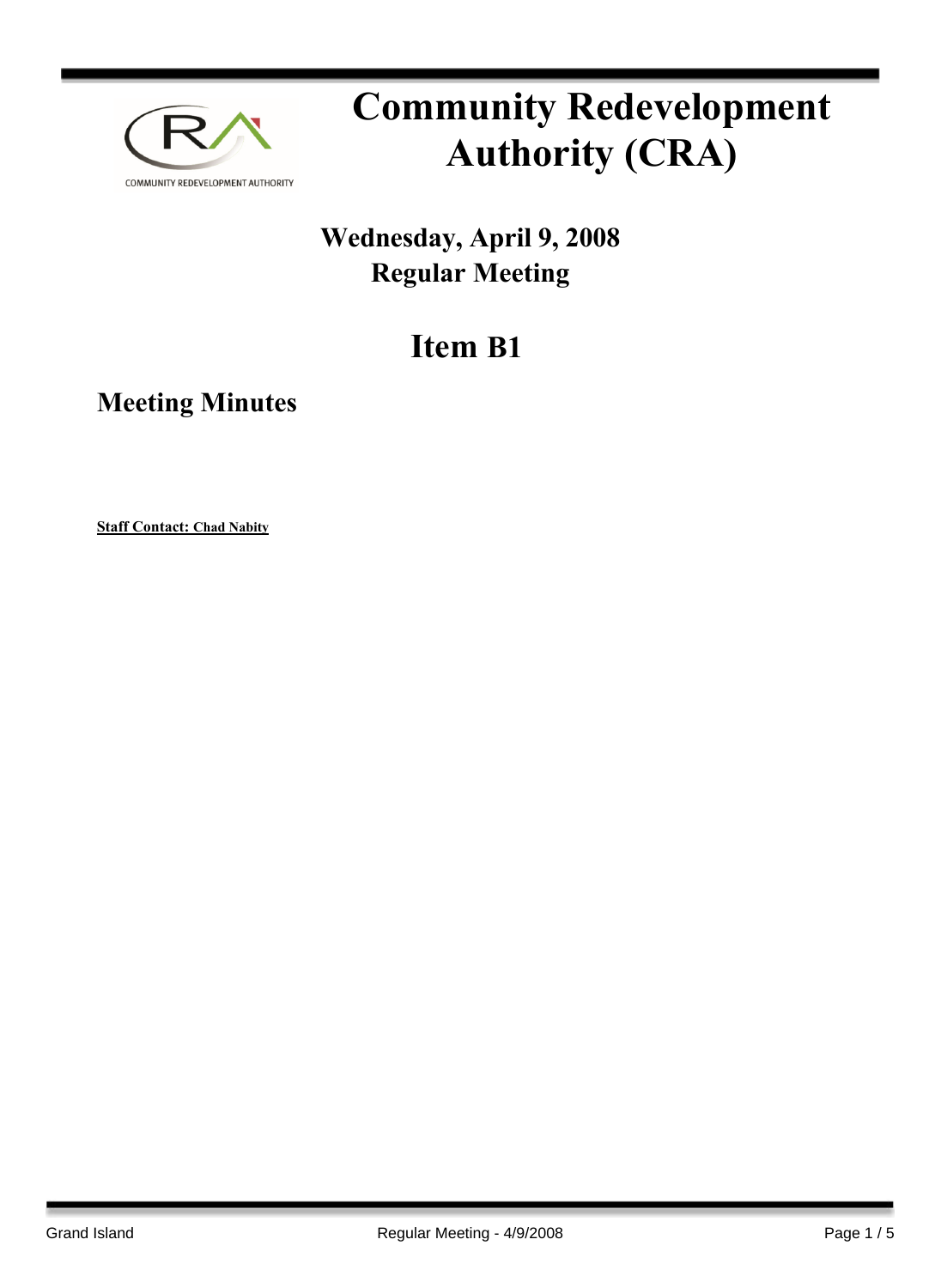#### OFFICIAL PROCEEDINGS

#### MINUTES OF

#### COMMUNITY REDEVELOPMENT AUTHORITY MEETING OF MARCH 12, 2008

Pursuant to due call and notice thereof, a Regular Meeting of the Community Redevelopment Authority of the City of Grand Island, Nebraska was conducted on March 12, 2008 at City Hall 100 E First Street. Notice of the meeting was given in the March 5, 2008 Grand Island Independent.

- 1. CALL TO ORDER Chair Barry Sandstrom called the meeting to order at 4:03 p.m. The following members were present: Barry Sandstrom, Tom Gdowski, Sue Pirnie, Glen Murray. Also present were; Director, Chad Nabity; Secretary Rose Woods; CRA Attorney; Duane Burns, Council Liaison; Peg Gilbert; Finance Director, Dale Springer; Grand Island Independent Reporter, Tracy Overstreet; Cicada Dwellings presenters, Todd Brown; Cody Brown. Also two members of the Grand Island Women's Club and one Second Street property owner were in attendance. Barry Sandstrom stated this was a public meeting subject to the open meeting laws of the State of Nebraska. He noted that the requirements for an open meeting were posted on the wall easily accessible to anyone who would like to read through them.
- 2. APPROVAL OF MINUTES. A motion for approval of the Minutes for the February 13, 2008 CRA Meeting was made by Murray, and seconded by Pirnie. Upon roll call vote, all present voted aye. Motion carried unanimously.
- 3. APPROVAL OF FINANCIAL REPORTS. Dale Springer, reviewed the financial reports for the period of February 1, 2008 through February 29, 2008. He noted revenue in the amount of \$18,875 and expenses in the amount of \$109,662 for the month. Total cash was \$935,864. Motion by Gdowski, second by Murry, to approve the financial reports. Upon roll call vote, all present voted aye. Motion carried unanimously. Also Springer reminded the CRA council that its budget time again.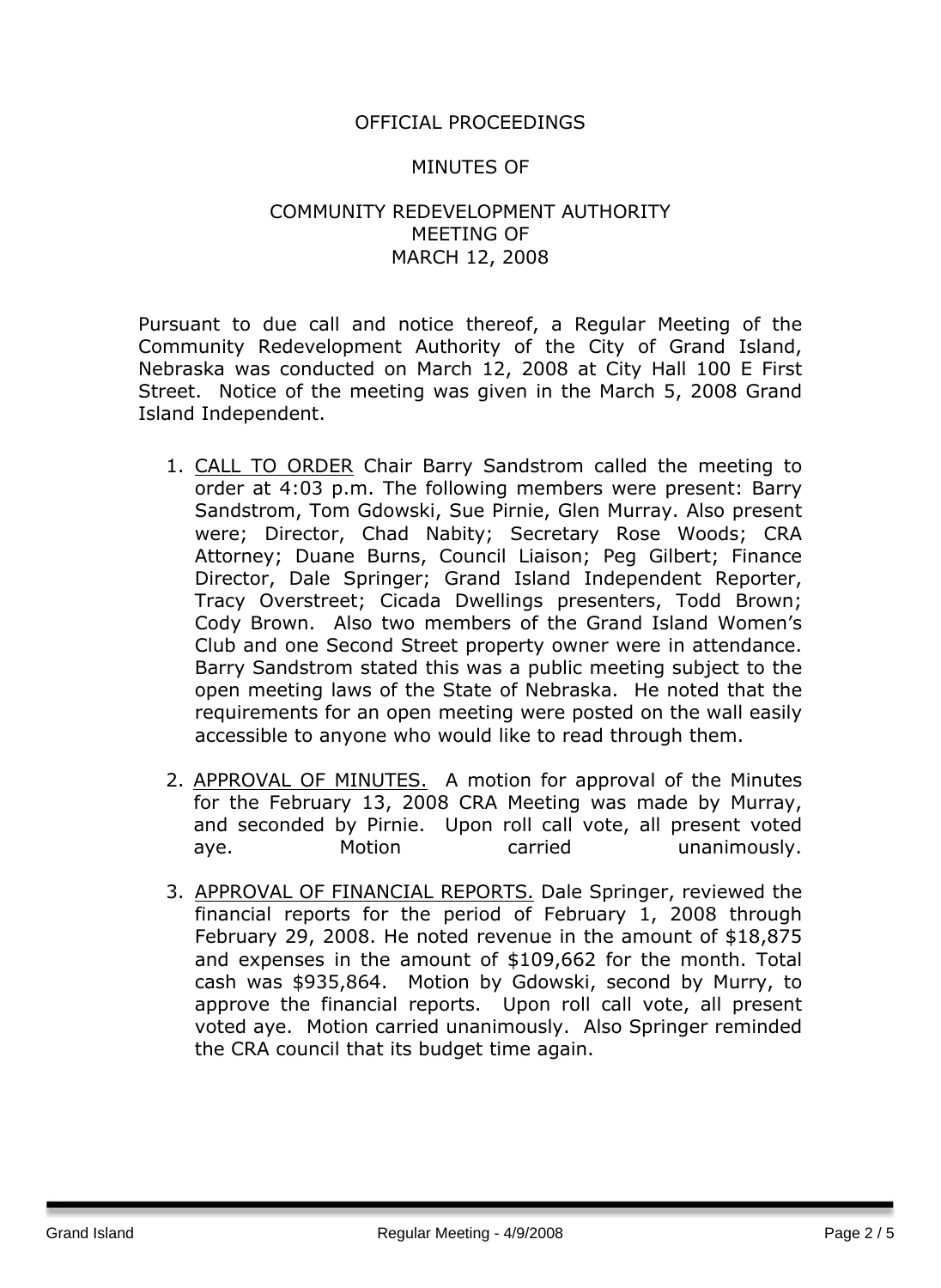- 4. APPROVAL OF BILLS. The bills were reviewed by the Authority. Motion by Pirnie, second by Gdowski, to approve the bills in the amount of \$71,731.65. Upon roll call vote all present voted aye. Motion carried unanimously to approve the payment of bills in the amount of \$71,731.65.
- 5. CONSIDERATION OF APPROPRIATING FUNDS FOR THE INSTALLATION OF CONDUIT FOR LANDSCAPING SPRINKLERS AND LIGHTING ON SEDOND STREET BETWEEN EDDY AND GARFIELD.

 Nabity explained that Scott Griepenstroh with the Nebraska Department of Roads has approved the addition of installation of 2 and 3 inch PVC conduit for irrigation lines and controls and pedestrian lighting along with the Highway 30 widening project if the CRA is willing to pay for the conduit and installation. It is estimated that approximately 6968 feet of 2" pipe would be needed and \$3484 feet of 3" pipe. The 2" pipe would cost \$4 per foot and 3" pipe would cost \$5 per foot. The total cost of the project based on the estimated length is \$45,292. This cost is substantially less than the cost to install the pipe after construction. The entire area has been declared blighted and substandard. This type of infrastructure project is consistent with the generalized redevelopment plans for the areas and a legitimate expenditure for the CRA. A MOTION is in order. Sandstrom had questions regarding the BID 6 if it was in the blighted area? Nabity confirmed it is a blighted area and the BID 6 could be made smaller when the Mayor appoints board members, and the area is reassessed. It will be easier to create a smaller BID than to enlarge the BID 6 area at a later time. Gdowski recommended more money be allotted for this BID 6. He recommended \$55,000 and if they would need more they would have to resubmit a new request to the CRA. Murry asked about a time frame for the BID 6 project? Nabity explained possibly July, this will be an aggressive project schedule and it could be early fall. The NDOR is giving property owners 3 options for the area between the sidewalk and street: seed, sod or paving brick. The creation of the district would involve a 30 day protest period before council could approve the assessment district. The cost of the assessments will be based on the plans for the district. A MOTION is in order. Motion by Gdowski, second by Pirnie, to approve the appropriating of funds at \$55,000, also if more funds would be needed for the BID 6 project, it would need to be brought up again in front of the CRA members for consideration.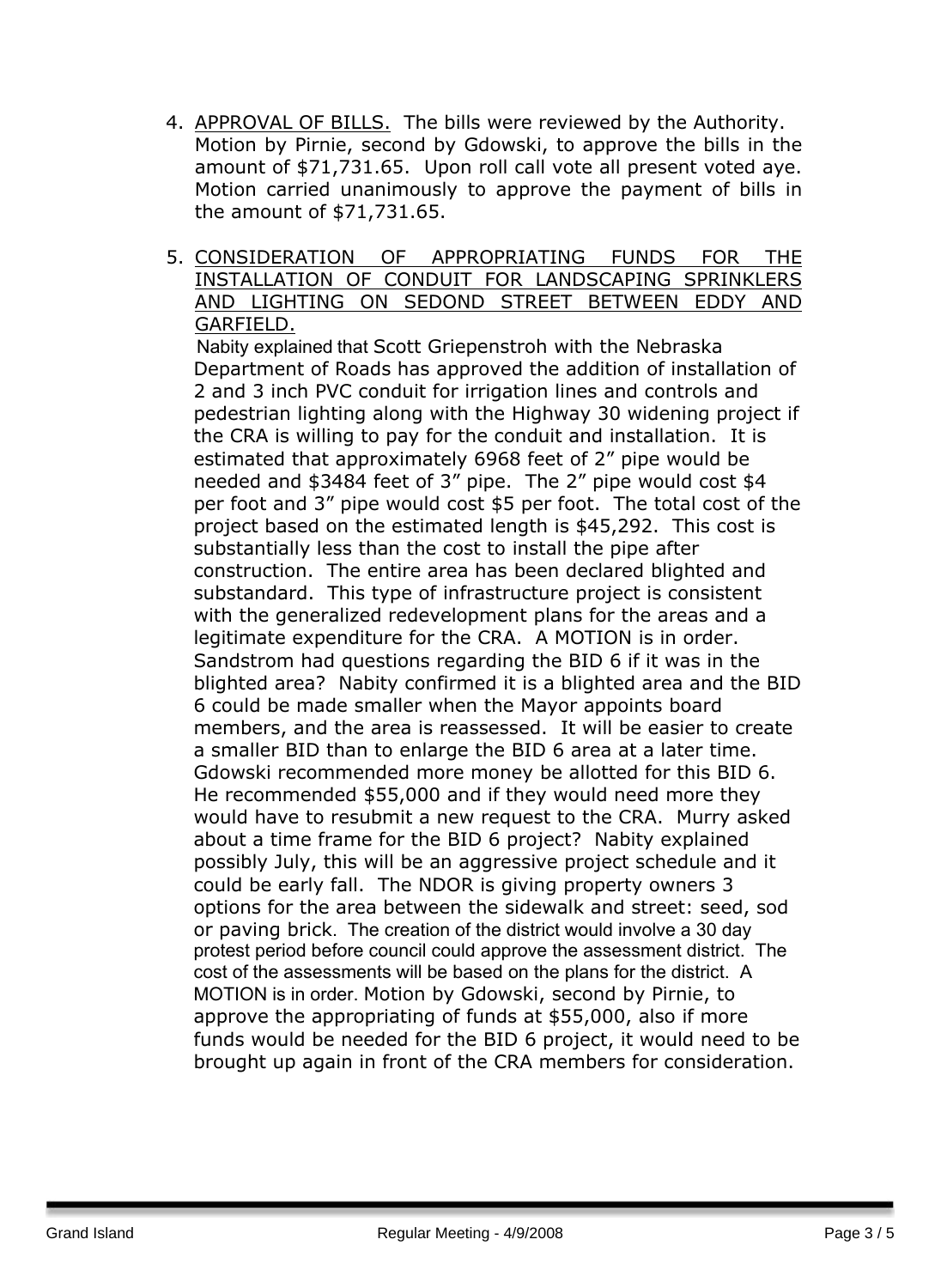Upon roll call vote, all present voted aye. Motion carried unanimously.

6. PRESENTATION BY TODD BROWN WITH CICADA DWELLINGS LLC REGARDING 3 D MODELING FOR DEVELOPMENT PROJECTS Technology is changing how everyone does business. Todd Brown presented some possibilities for using Sketchup software to create 3-D landscapes and building facades and discussed the possibilities of using these techniques in evaluating redevelopment projects. Mr. Brown has done similar work with the Hastings CRA. Nabity mentioned that other people in Grand Island also have the ability to perform this kind of work.

#### 7. REVIEW OF COMMITTED PROJECTS AND CRA PROPERTIES.

Nabity reported briefly. Total committed projects total \$573.032. Discussion was held on the status of projects. Housing Study is moving forward. Hall County has entered into an agreement to have their building demolished. This could take two to four weeks. Romsa Real Estate Center is still waiting to hear back about permits. The Harmony Bldg is now paid off, this project is now complete. The house at 211 E  $1<sup>st</sup>$  is ready for demolition. The Grand Island Fire Department will use it for training purposes before burning it down. The demolition contractor is currently waiting for the gas company to cap off the gas line. Good Will Façade still moving forward. Wayside Horns was approved by City Council, Tuesday night, March 11, 2008. The BID 6 project will be added in place for the Harmony Bldg., for \$55,000.

- 8. ADJOURN TO EXECUTIVE SESSION TO DISCUSS NEGOTIATIONS. No session to discuss negations.
- 9. APPROVE RESOLUTION OR RESOLUTIONS TO PURCHASE/SELLPROPERTY No action needed.

#### 10. DIRECTOR'S REPORT

Nabity reported that Mike Galvin was awarded the bid to tear down the building they are just waiting for the gas company to cap the line. Also Ray O'Connor expressed an interest in the Star Motel property.

11. ADJOURNMENT. Chairman Sandstrom adjourned the meeting at 4:45 p.m. The next meeting is scheduled for April 9, 2008.